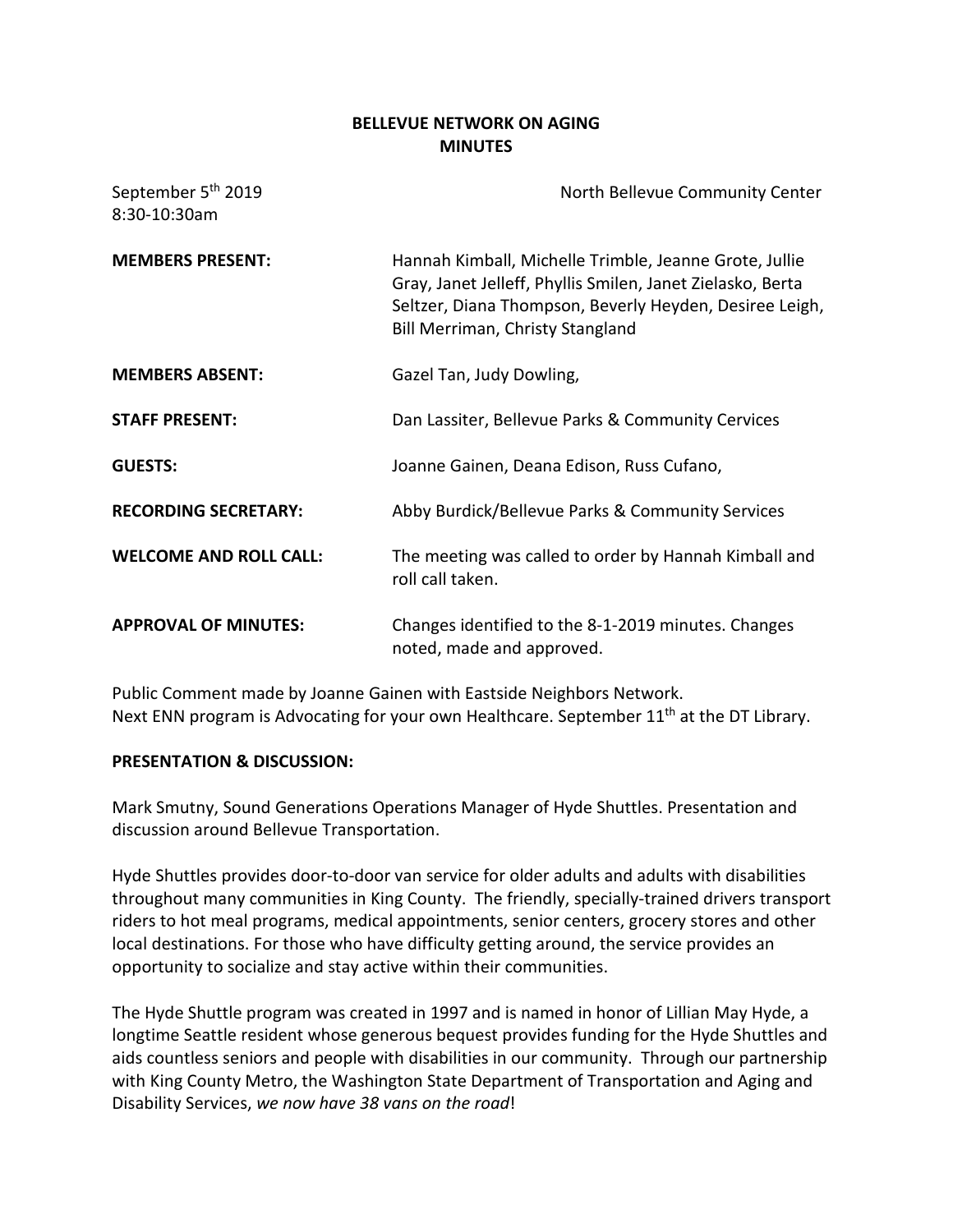All aged 55 and older, people living with disabilities, riders living within one of our neighborhood service areas are eligible for Hyde Shuttle services. The service is Free.

Hyde Shuttles operate in the following cities and neighborhoods:

- $\checkmark$  Beacon Hill Southeast Seattle
- $\checkmark$  Burien Highline
- $\checkmark$  Central Seattle (First Hill, Capitol Hill, Central Area and the International District)
- $\checkmark$  Des Moines Normandy Park
- $\checkmark$  Federal Way
- $\checkmark$  Northeast Seattle
- $\checkmark$  Northwest Seattle
- $\checkmark$  Queen Anne/Magnolia/Interbay
- $\checkmark$  Renton
- $\checkmark$  SeaTac/Tukwila
- $\checkmark$  Shoreline Lake Forest Park
- $\checkmark$  Snoqualmie Valley
- $\checkmark$  West Seattle
- $\checkmark$  Auburn

80 million baby boomers are deep in the process of retiring and by 2030 the population of people who need transportation other than through private cars is going to increase my 35%. About 600,000 older adults stop driving every year in this country, and yet the amount of resources going into public transportation and paratransit is essentially fixed.

There are 63 people staffed as a part of the Hyde Shuttle Program. 48 of them are drivers. The program had 48 Shuttle Vans ranging in 22-24 ft long. The Hyde Shuttle Program leases vans from King County Metro for \$0 and they are all equipped with wheel chair lifts.

The Shuttle Vans are divided into 2 basic kind of services:

#1 is a demand response where you call in or e-mail in and you request a ride and they try to accommodate

#2, there are 11 Shuttle Vans that are fixed route delivering meals and supporting nutrition programs.

The Hyde Shuttle is not a Commuter Service meaning the Hyde Shuttle doesn't travel across municipal boundaries, and in Seattle there are certain 'zones.

The Hyde Shuttle is piloting a program where they are transporting persons that need dialysis in South King County.

The Hyde Shuttle Program DOES NOT CURRENTLY OFFER ITS SERVICES IN BELLEVUE. What can BNOA and Mark do to help change that?!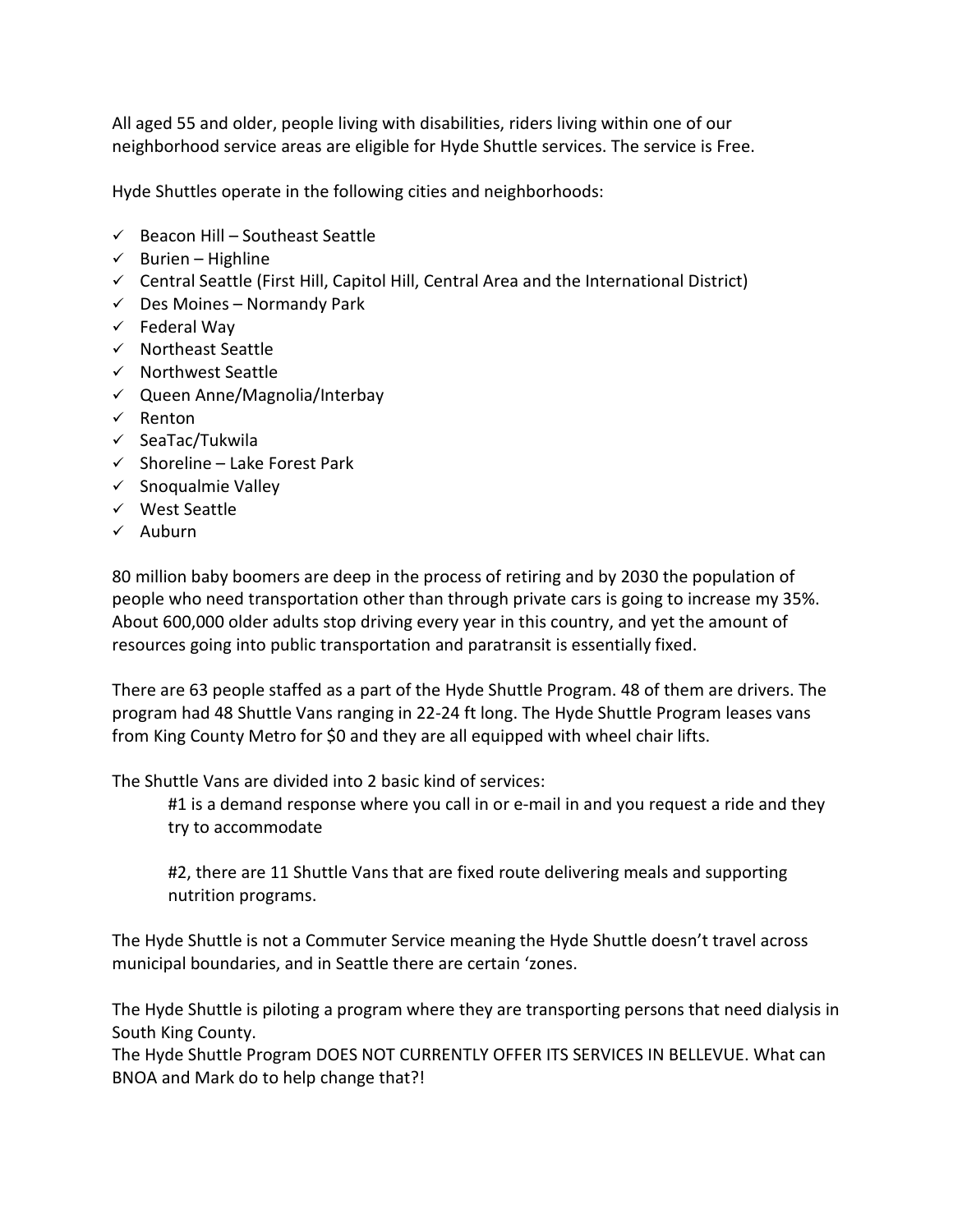September 23<sup>rd</sup> there is a Planning Meeting with Leadership in Transportation and Human Service and Advocacy Groups to start crafting a strategy to expand this program into Bellevue.

Diana Thompson asked the question. . .what a step-by-step process is to get the Hyde Shuttle in the City of Bellevue. This was a summary of Mark's response:

*Organize a Summit, where the purpose is to organize a diverse constituency into two or three strategic goals (that takes about 4 hours). At the summit you include people like BNOA, city staff in both the Transportation and Human Services department, invite elected people from Bellevue City Council, but then also think imaginatively and invite different culture groups and constituents, such as the South Asian community. Invite the County, specifically the leadership in Metro. After creating your roster of invitees, work on answering the questions "what bold steps do we need to take in 2020 to fully implement a vision of paratransit services for seniors, persons with disabilities and others with special needs?". The outcome of this Summit would be a workplan. Once the Workplan is developed a small group is formed to craft advocacy.* 

Mark's non-profit and the North Shore Senor Transportation program and the Sno-valley transportation program are in the process of acquiring brand new scheduling software that will allow more riders on each shuttle van through GPS technology.

Mark is not opposed to charging a small fee (i.e. \$1/ride) to riders to supplement a source or capital.

# **COMMITTEE REPORTS:**

# **Advocacy Committee** *(Diana)*

*A discussion with Marvin Eng*, an Aide of Congressman Smith's office, in July provided the Aide with a lively discussion involving all the BNOA Federal agenda information. *Discussion of Universal Design*:

Diana began the discussion by mentioning that through her research she was, so far, only able to find Sacramento, Berkley, Fremont, Irvine, Arvada CO with any kind of requirements at all. The committee split up cities across the U.S. to gather information on universal design. *City Planner Janet Lewine* will be invited to the September advocacy meeting in Kirkland. All BNOA members were invited to attend.

The committee held a discussion of what the perception of universal design vs. the Americans with Disabilities Act is and how the law affects what the committee should pursue as a focus for advocacy. The committee questioned whether to add the universal design concept to the BNOA advocacy agenda. It was decided to continue information gathering and likely it will be voted in as an agenda item at the January 2020 retreat.

*Discounts for Seniors – Gold Card Concept*

Michele reported that City of Bellevue or Bellevue Chamber do not have a senior discount program, or even listing for businesses that offer senior discounts but they would be open to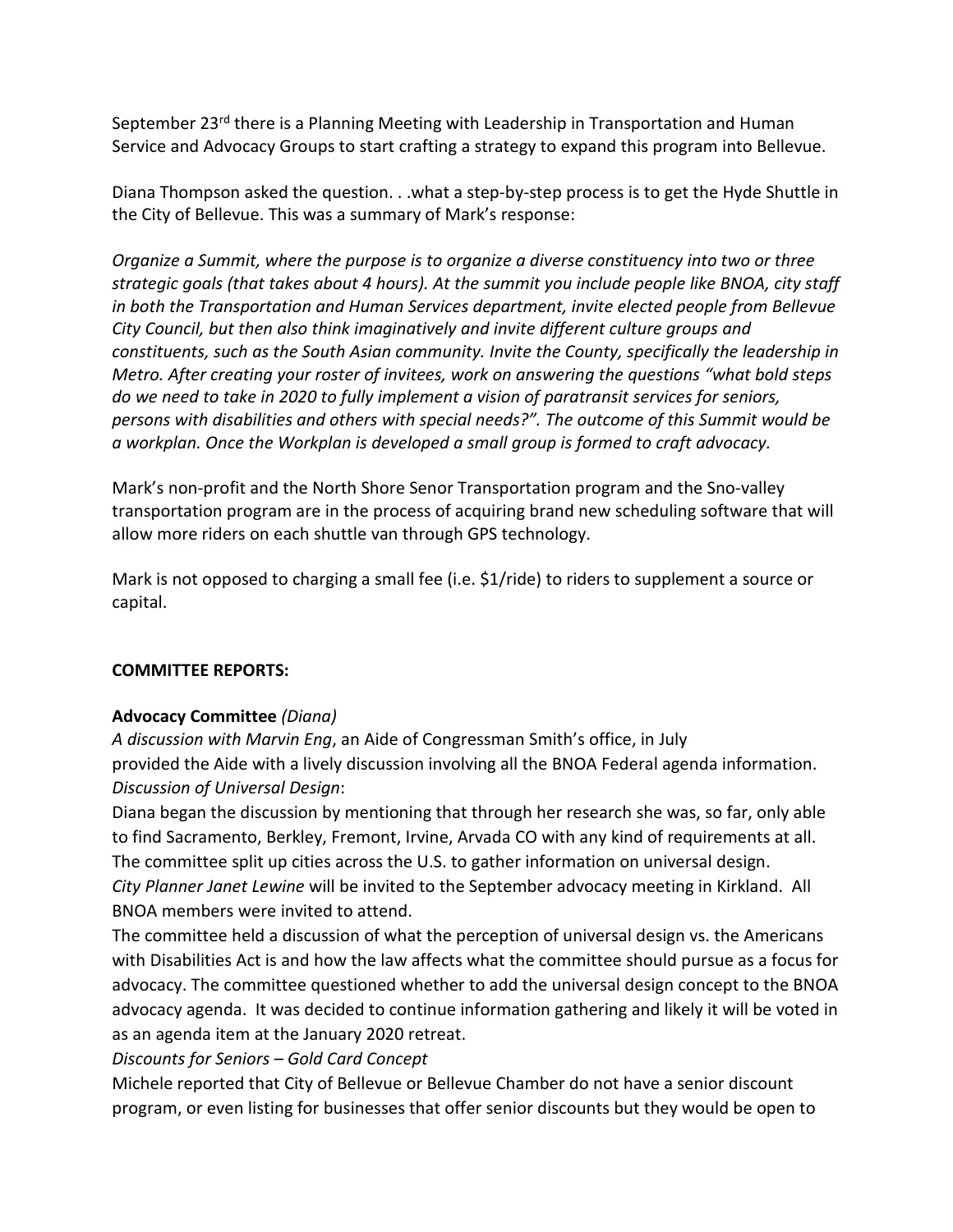talking about it. Hannah stated that it appears the Gold Card in Seattle only honored businesses that provided the discounts every day of the week. It was decided the task was not for the BNOA Advocacy Committee to pursue.

## **Outreach Committee** *(Hannah)*

The Farmer's Market event was an overall success. The \$5 coupons, (sponsored by North Bellevue Community Center's Advisory Board) given out to aging attendees were well received with at least one elderly couple thrilled that they had enough for an extra little treat at the Fair. The jazz band, Sounds of Swing, were brought in by invitation of the BNOA and were very well received. Information was disseminated and plans are in the works to bring more active vendors to the next year's aging adult day at the Bellevue Farmer's Market. The next large outreach event is the Chinese Information Service Center Health Fair to be held at North Bellevue Community Center on September 4<sup>th</sup>.

# **Transportation & Housing Committee** *(Hannah)*

NBCC originally scheduled for a Hopelink Mobility Coffee Talk in the May/June 2019 time frame, but personnel and org changes have moved the Bellevue Mobility Coffee Talk to the fall/winter time frame. First planning meeting for the Bellevue Mobility Coffee Talk will be at Hopelink's Bellevue office, 148th and Main, 1 - 2:30 p.m. on Tuesday, August 27th.

According to Mayme at Kin On, a coalition for co-housing is forming on the Eastside. Housing/Transportation will follow up.

As we struggle with convenient transportation options for older adults, we repeatedly bump up against the question "how many of Bellevue's older adults are isolated/restricted due to lack of accessible, convenient transportation?" How do we find them, so we know the dimension of our perceived problem? Meals on Wheels? City demographer Gwenn Rousseau? Phyllis will start inquiry with Gwenn.

### **COMMITTEE PARTNERSHIP REPORTS:**

### **Eastside Easy Rider Collaborative** *(Hannah)*

Bellevue Mobility Coffee Talk is planned for October at the North Bellevue Community Center. *The Mobility Coffee Talk Series are events to talk about different ways to get around safely without a car. The purpose is to raise awareness of the existing transportation options and resources in the community. These events are held in a social, interactive atmosphere that's tailored to a geographic region and cultural inclusion. In addition to sharing transportation options relevant to the audience, the event allows attendees to share feedback with transportation staff and foster group discussion about what else is needed to get around town. A post-survey sheds light on whether the event was effective in improving transportation options for the attendees.*